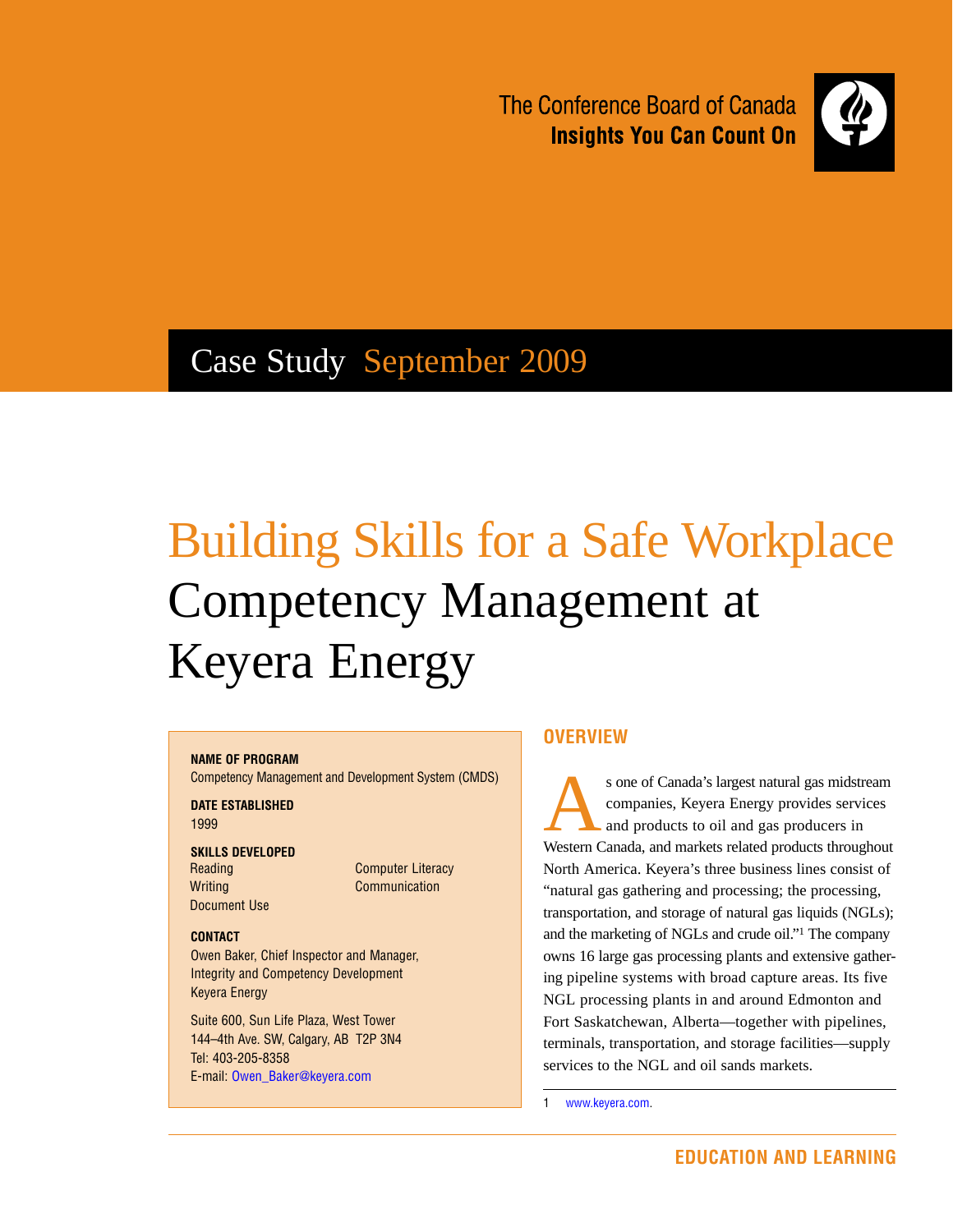President and CEO Jim Bertram defines Keyera's key assets as "people, plants, and pipelines." A quality workforce has been an important factor in the company's long history of safe, reliable, and environmentally responsible operations. The sour gas processed by the company is toxic and corrosive, which presents unique technical challenges and a risk to personal safety and the environment.

To provide a safe and healthy work environment, Keyera undertook to develop the Competency Management and Development System (CMDS), which ensures that workers understand their job requirements and maintain a continuous and credible record of achieved skills. This online system is designed to be competency-based, skillprofile oriented, and third-party audited to comply with the requirements of due diligence. While the focus of the CMDS is industrial training, it also addresses such essential skills as reading and writing, computer literacy, interpersonal relations, and teamwork capabilities. The passage of federal Bill C-45 in March 2004, establishing new legal responsibilities for workplace health and safety, further underscored the important role of the CMDS in maintaining a well-trained and competent workforce. Keyera has built a system that not only meets its specific needs, but has also received industry-wide recognition and is currently used by 38 energy companies, which form the CMDS user consortium.

#### **Objectives**

The objectives of the Competency Management and Development System are to:

- provide a safe and healthy work environment for oil and gas industry workers;
- develop a well-trained and competent workforce capable of making independent decisions in response to different work situations;
- create and maintain a general framework for measuring, verifying, and tracking employee competencies; and
- provide "just-in-time" training for employees in need of upgrading their competencies.

#### **Target Groups**

The CMDS was initially developed for field operators, gas plant operators, and pipeline operators. However, it was later expanded to include the majority of field jobs and some office positions—including maintenance, electrical, and instrumentation workers, office administrators, safety leaders, and database managers—at Keyera and participating companies. Each user company determines by category which of its employees are required to use the system for assessing and developing their competencies.

**Keyera has built a system that not only meets its specific needs, but has also received industry-wide recognition and is currently used by 38 energy companies.**

#### **Activities**

Competency Management and Competency Development are two interconnected components of the CMDS. The Competency Management component uses online tools to assess, store, and manage information on workers' knowledge, skills, and experience. The Keyera CMDS team has developed an online database of 19 occupational profiles, each containing a list of competencies required of workers employed in these occupations. Some of the positions for which profiles have been developed include field operator, steam gas plant operator, oil and gas measurement specialist, in-service pressure vessel inspector, pipeline construction supervisor, facilities construction supervisor, safety leader, and emergency response planner. Additional job profiles are forthcoming. CMDS consortium member companies can also request customized occupational profiles, which may include competencies not used by other members.

Along with technical competencies, all Keyera occupational profiles include essential skills, or "core competencies," such as reading and writing, computer literacy, document use, ability to work as part of a team, problem solving, and others. The system contains detailed descrip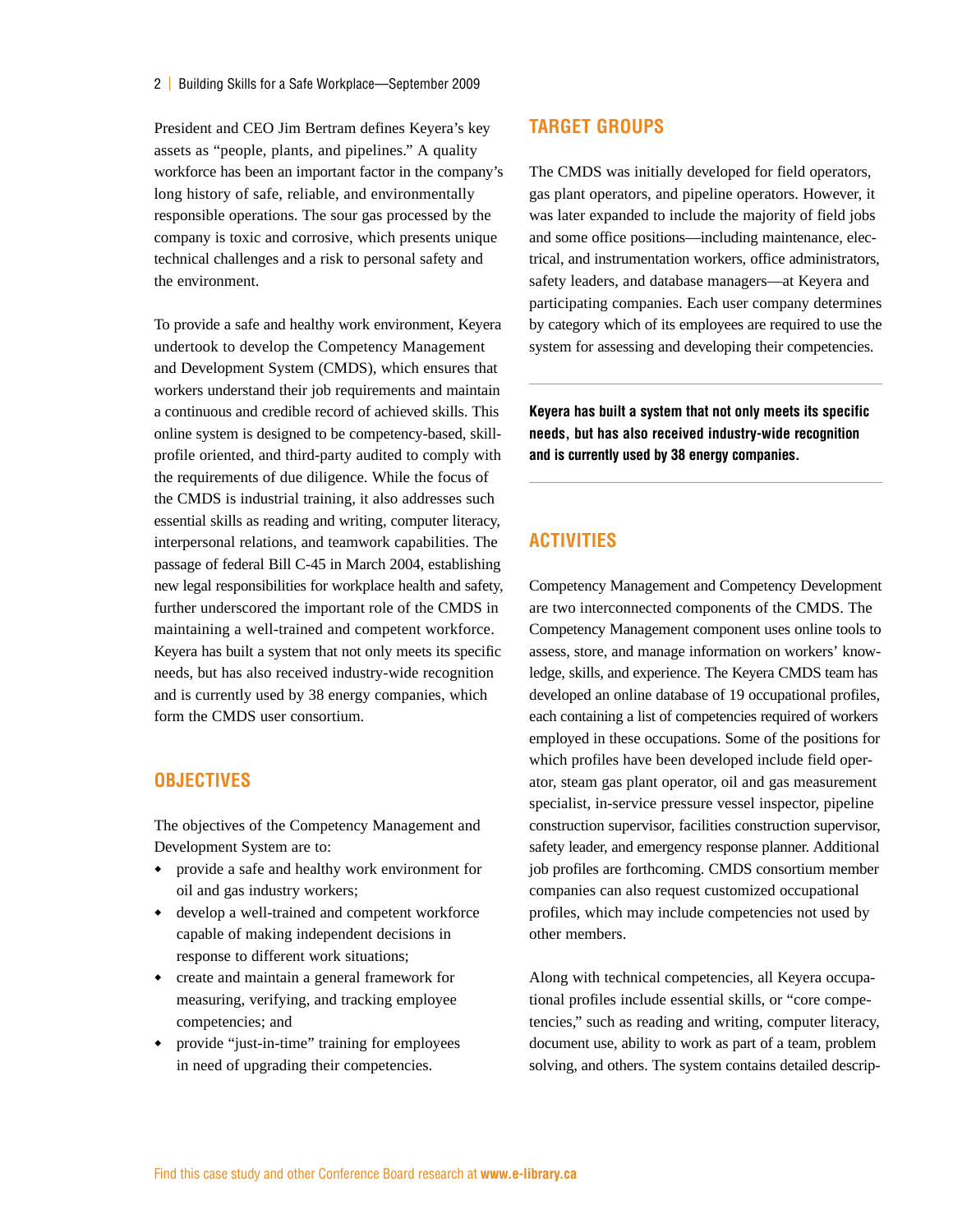tions of theoretical knowledge and practical tasks related to each competency. Safety-related competencies are a major part of each occupational profile. Competencies defined as "critical" are time-sensitive and are assigned an expiry date. Shortly before the expiry, the system notifies the worker and the supervisor so that reassessment and training can be planned.

#### **Safety-related competencies are a major part of each occupational profile.**

New Keyera employees are assigned an occupational profile matching their position. They can then log in to the CMDS database at www.keyeracmds.com from any Internet-enabled computer to perform a self-assessment of their competencies. The process involves an examination of one's knowledge, skills, and experience to determine whether one can independently perform the required job tasks. The self-assessment results are stored in the system until validated by a supervisor or third-party expert, who will either acknowledge competency or recommend training. The validation is conducted through individual meetings between the worker and the assessor. During these meetings, the worker is asked to demonstrate the knowledge of theory and practical tasks required for the position. Depending on the job profile, employees may also be required to submit proof of certification such as a First Aid certificate or Workplace Hazardous Materials Information System (WHMIS) certificate—as part of the validation process. It may take an employee up to four years to obtain validation of all required competencies.

Supervisors and third-party experts performing validations must be certified by Keyera Energy, which acts as the industry's validating agent on behalf of the Canadian Technology Human Resources Board (CTHRB). Expertise in an area is determined by the assessor's successful completion of the CTHRB self-assessment and validation process, including a two-day workshop.

The Competency Development component of the system includes a number of tools and resources designed to provide training and self-learning opportunities for employees who need to upgrade their competencies before they can complete the self-assessment and validation process. One of the most commonly practiced methods of developing competency is on-the-job mentorship provided either by a supervisor or an assigned subject matter expert. Keyera also supplies each CMDS user with a copy of a compact disc that contains an extensive knowledge repository pertaining to the industry in general and to specific occupations. Employees are advised to consult the CD (which is updated on a regular basis) as a first step in improving their competency level. Along with technical information, the CD contains resources to help employees upgrade their essential skills, including a writing guide, form samples, and completion instructions. When classroom training is considered necessary or appropriate, the company provides for employees to participate in one of the several half- to five-day courses offered by Enform, an industry-funded training and safety organization and the recognized petroleum safety association for Alberta, British Columbia, and Saskatchewan. In some cases, employees may be required to take courses through Lakeland College or another local post-secondary institution.

**Keyera is currently working to develop a new e-learning system that will include online instruction based on realtime interaction between instructors and trainees.**

CMDS users also have access to several e-learning tools available from the system's website. The company offers over 40 online learning modules in areas such as safety and environment, rotary equipment, facility maintenance, plant/field processes, and instrumentation. Each module contains a quiz that trainees must successfully complete to earn a pass mark in the module. Keyera is currently working to develop a new e-learning system that will include online instruction based on real-time interaction between instructors and trainees.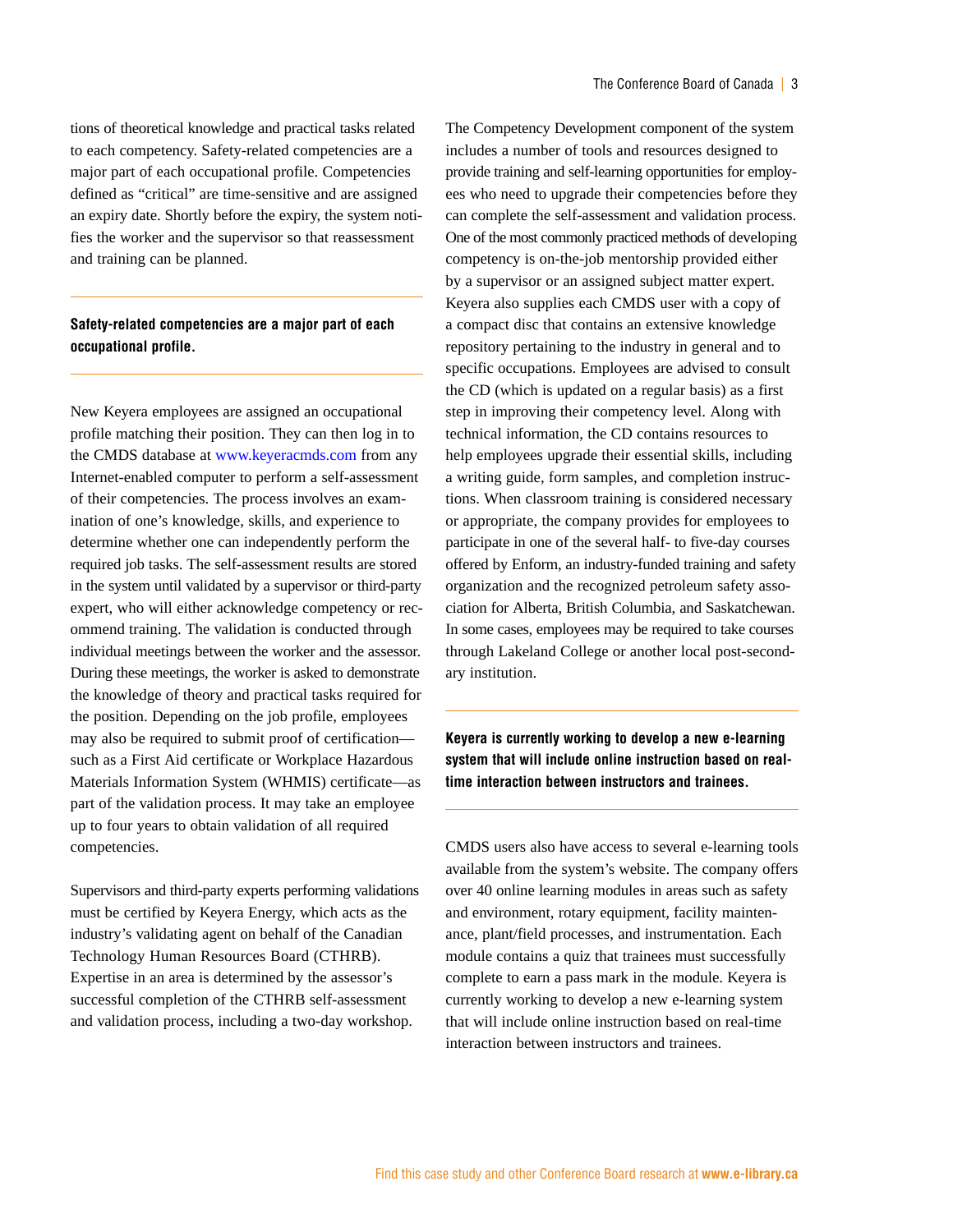#### **Resources**

The CMDS is funded jointly by Keyera and other participating companies through user fees that help maintain and develop the system. The CMDS support team consists of 22 people, including managers, training coordinators, validators, and instructors, based mostly at Keyera's head office in Calgary. Employees who use the system to assess and validate their competencies do so during work hours and are fully compensated by the company for their time. Keyera also pays its employees for the time spent attending courses offered by Enform, and it covers tuition fees for those employees who are required to take college courses to complete the CMDS requirements. Validator training workshops, taught by Keyera instructors, are held at locations that are convenient to the participants.

**The CMDS is funded jointly by Keyera and other participating companies through user fees.**

#### **Innovations**

Keyera has led the energy industry in creating a training system that is both innovative and efficient. The CMDS is unique in that it focuses training content on the specific skills and competencies the workers need to upgrade, rather than enrolling workers in a general training program. The system is also designed to have "just-in-time" availability, thanks primarily to its e-learning resources. The majority of workers who use the CMDS are field operators, gas plant operators, and pipeline operators located in remote sites where safe work practices are particularly essential. Most of these field workers have no access to conventional courses and training programs. The compact disc and Internet-based tools provide them with an opportunity to address their training needs whenever and wherever necessary. While Keyera still recognizes the importance of the instructor and traditional training methods, the company has realized that the development of communications technology in recent years has made e-learning solutions not only possible, but also practical and cost-efficient.

Unlike most corporate training programs, the CMDS ensures the portability of employee skills among companies that use the system. When workers change employers, their competency record is transferred to their new workplace, eliminating the need for reassessment and retraining. In cases where the new employer is not a member of the CMDS consortium, the competency record is archived in the system and can be reactivated if the worker returns to a CMDS user company.

**Unlike most corporate training programs, the CMDS ensures the portability of employee skills among companies that use the system.**

After completing the required competencies, participants in the CMDS can obtain a technical certificate that deems their learning equivalent to one year of full-time study at a college. For many senior workers with years of onthe-job experience but no post-secondary education, this provides a unique opportunity to have their credentials formally recognized. At present, there are 13 industry occupations in which Keyera employees can be certified, with more in development. Keyera has also partnered with Lakeland College to create a Petroleum Management diploma program, which has been recently approved by Alberta's Ministry of Advanced Education and Technology. The program targets employees wishing to upgrade their education without leaving the workplace and recognizes the CMDS as a valid measurement of prior training.

#### **Challenges**

Since its introduction in 1999, the system has performed remarkably well, although technical management remains an ongoing challenge. There is some concern among the CMDS team members that the system has become too "multi-layered" and complex to navigate. Furthermore, with the increasing number of online users and continuous progress in communications technology, the software that currently supports the CMDS database has revealed its limited capacity, particularly in view of the planned move toward interactive e-learning. Occasionally, the team has also run into difficulty recruiting the support of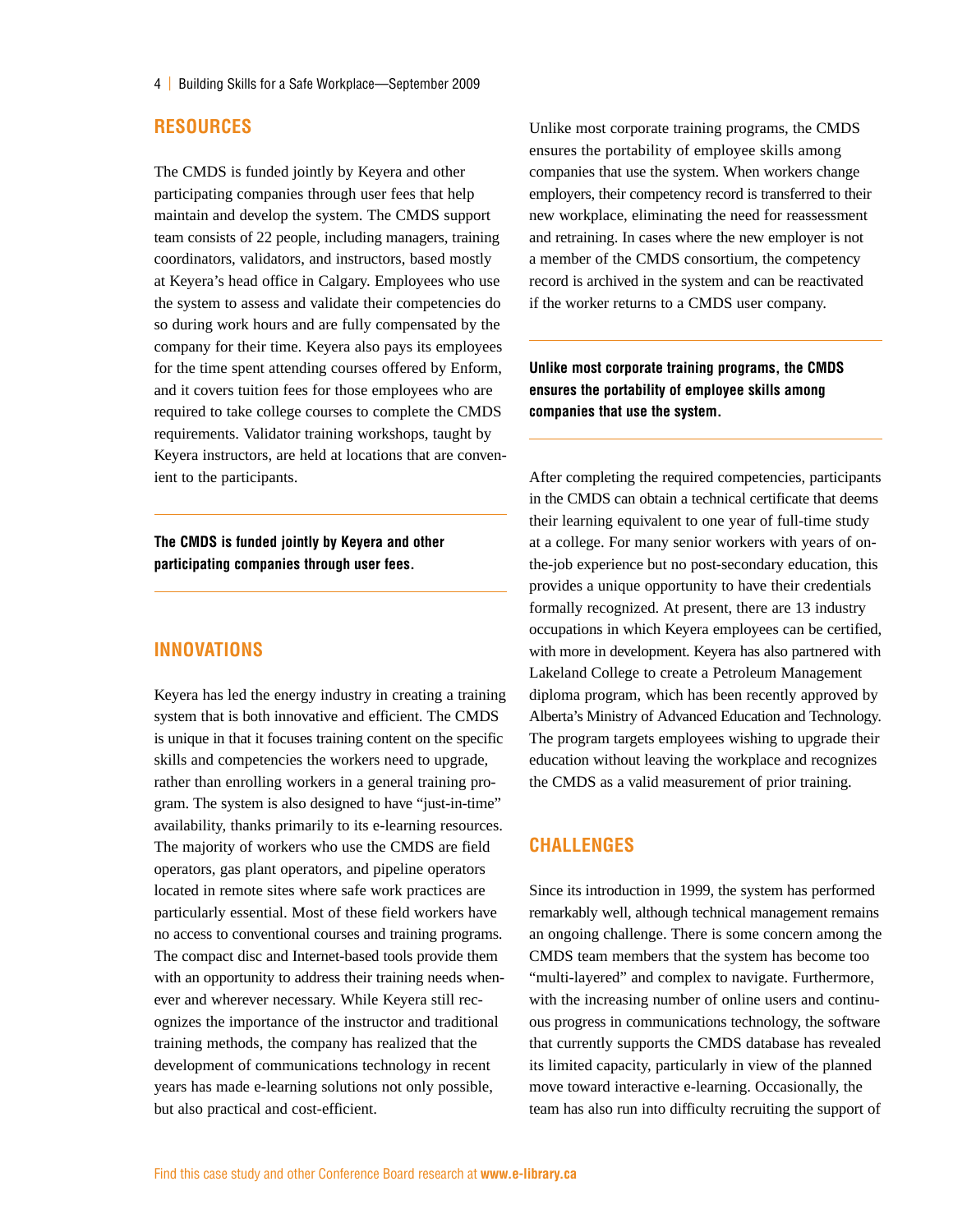senior field workers who do not see the value of formal competency recognition and view the self-assessment and validation process as an unnecessary distraction.

The main challenge for the Keyera CMDS team, however, is the changing nature of the industry's workforce. Most of the employees who had been with the consortium companies for many years required little training in the practical aspects of work to get their competencies validated. By contrast, the younger and newer workers who are now replacing the older cohort—come to the industry with more formal education and betterdeveloped essential skills, but often lack practical work experience. This means that more resources will have to be allocated to competency development, particularly the upgrading of workers' practical skills (e.g., safe work practices, handling of equipment and instruments, etc.).

#### **Solutions**

Keyera is currently planning a major move to a new software platform to address the growing complexity of the system and the increasing number of users. The company has also worked diligently with various groups of employees to explain to them the benefits of the CMDS—particularly the program's positive effect on workplace safety in remote industrial sites. As a result, the system is now accepted as an integral part of working at Keyera, and many senior employees have benefited from the recognition—in the form of Lakeland College certificates acquired through the CMDS system—of their on-the-job experience.

**The greatest accomplishment of the CMDS has been a competent and well-trained workforce.**

The CMDS team has identified the development of new learning tools as a top priority for the near future. The new interactive e-learning resources that will be phased in by late 2009 are expected to expand the training capacity of the system and enable new workers to learn the practical skills they may be lacking. Keyera is also continuing with its commitment to the use of workplace mentorship as a way for new employees to upgrade their knowledge of the plant floor operations and their technical skills.

#### **Outcomes**

The implementation of the CMDS has allowed Keyera to maintain a solid record on workplace safety and health. The most important outcomes include the following:

- Safe work practices are viewed as a top priority by all employees.
- New employees can acquire essential and technical competencies in a faster and more systematic way.
- Communication and problem-solving skills have improved in field operator teams.
- Employees feel there is a corporate commitment to their safety and well-being.
- The system empowers workers to pursue career growth and educational opportunities.
- Workers without formal training credentials can achieve recognition of their competencies.

#### **Impacts and Benefits**

The greatest accomplishment of the CMDS has been a competent and well-trained workforce, which resulted in steady productivity growth and safe company operation. The following are some of the specific impacts and benefits of the system:

- A comfortable work environment has been created in which lack of competency is not stigmatized but rather serves as an incentive for learning.
- The company can maintain a continuous record of employee skills and training.
- Several CMDS user companies have gone a full year without a workplace incident.
- The system facilitates labour mobility by providing easier transfer and recognition of skills within the industry.
- Training received through the CMDS in 13 oil and gas industry occupations is recognized as equivalent to a college certificate.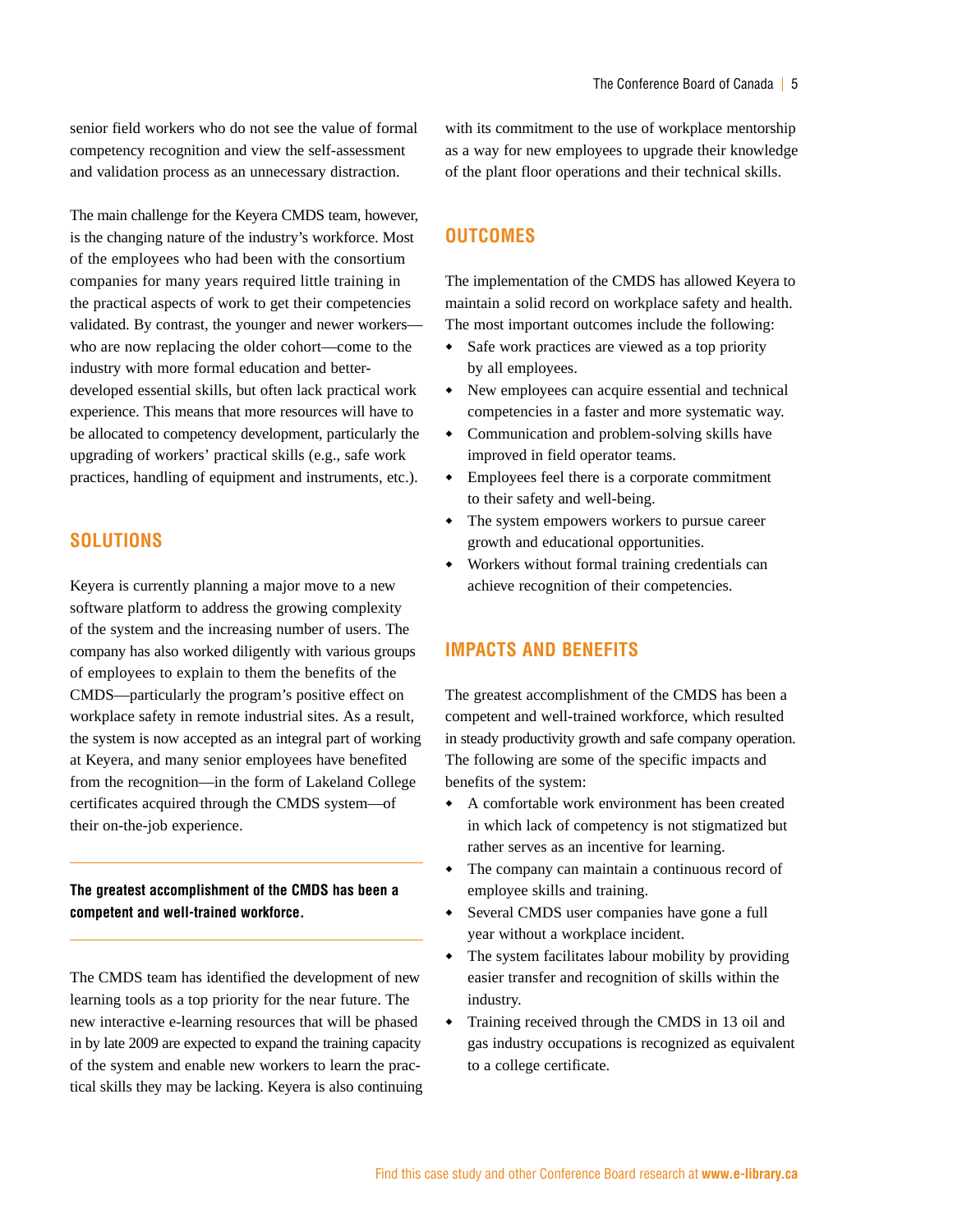#### **Use as a Model**

Although the original intent of the CMDS was not to invent a new model for training in the oil and gas sector, it has since been accepted by 38 petroleum and gas companies. These companies have workforces ranging in size from as small as six employees to as large as 900 employees, and they include some multinational corporations.

Much of the system's appeal has to do with its ability to "go to the field" thanks to its Internet and e-learning capabilities. Another reason is the self-assessment and validation process, which values employee input and ties experiential training to a national validating agency (Keyera Energy). Last but not least, the system recognizes both on-the-job experience and formal education in a way that is not cumbersome or limited to traditional

methods of evaluation, such as transcripts, conventional exams, and letters of reference. Ultimately the discretion that the company invests with its supervisors is the deciding factor in determining the competency of the worker.

**Much of the system's appeal has to do with its ability to "go to the field" thanks to its e-learning capabilities.**

There is great potential for the CMDS to be used as a model for assessing and developing employee skills and competencies in other industry sectors. However, that would greatly depend on the availability of an "industry champion"—a large employer or learning partner with sufficient resources to take the lead in developing industry-specific occupational profiles and training tools.